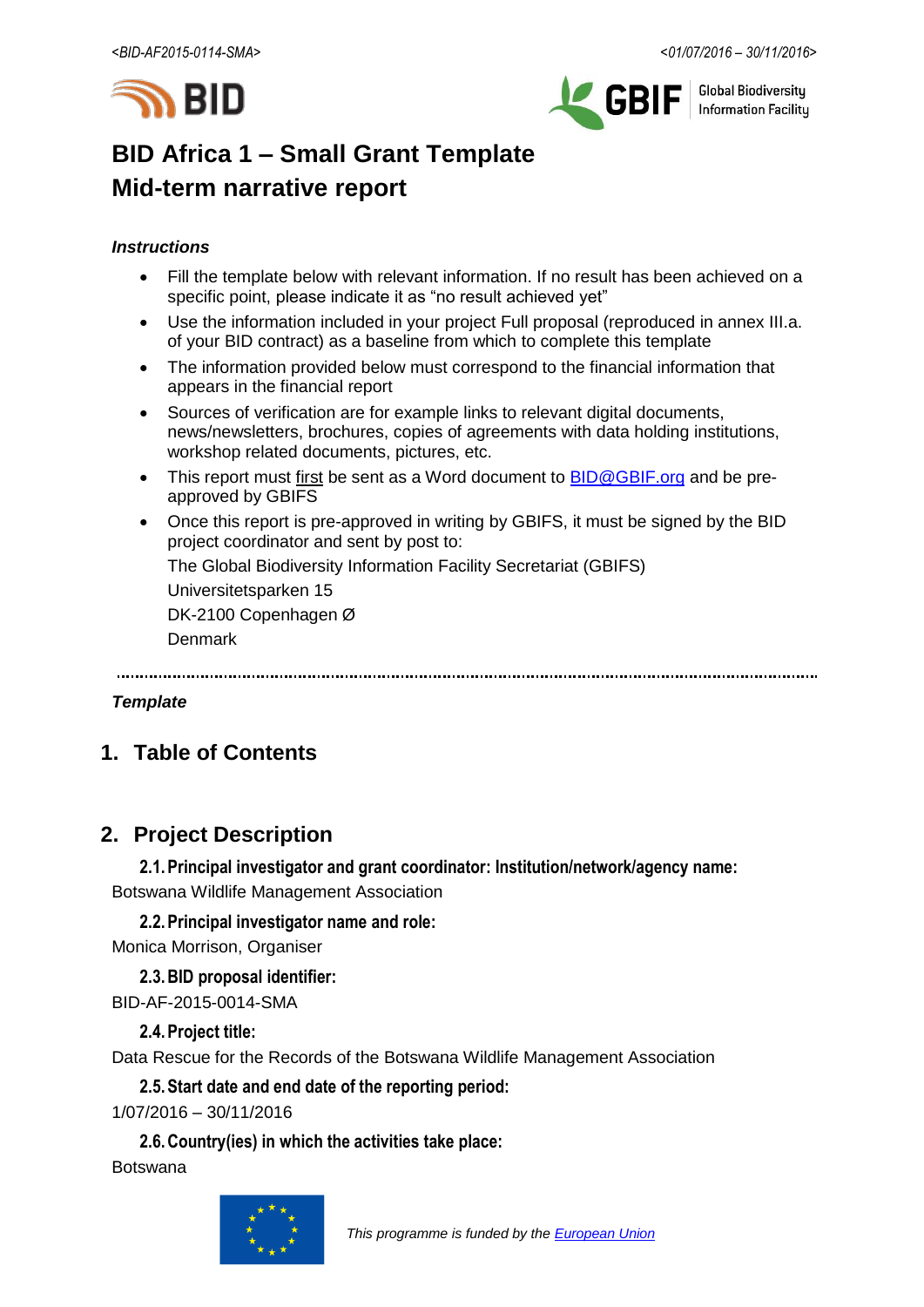



# **3. Overview of results**

#### **3.1.Executive summary**

*Give a short summary of the activities implemented and the outcomes of the project for the reporting period (no more than ½ page).*

The project's inception meeting with representatives from the Okavango Research Institute (Library, scientists, GIS Laboratory), the BWMA, and the Department of Wildlife and National Parks clarified roles and responsibilities. The self-assessment forms were completed, and trainees identified. Archival boxes were obtained. The project was able to obtain and install, through a non-profits scheme, Slack software that enables the team to communicate rapidly across the team members' institutions, and share all project documentation. The licensed version of Slack provided also will allow for full archiving of the project's operational records at the end of the project.

Team members completed a records inventory for the BWMA's hard copy files and biological specimens, and moved selected files in archival boxes from the BWMA offices to the University of Botswana Okavango Research Institute Library. Mrs Peake still needed to review the content of several BWMA files before transferring them, and the team will need to follow up with her to transfer these file later. Biological specimens were removed from files and stored separately. Data entry for the inventory was completed at Moedi wa Kitso offices and proofread by the library team.

Data in the form of Excel spreadsheets were transferred to a server managed by the Okavango Research Centre's GIS Laboratory. Debbie Peake, compiler of the data, met with Dr Lucas Rutina, wildlife scientist, Mogae Makonyela, intern assistant to Dr Rutina, and Masego Dhliwayo, GIS technician, to discuss metadata issues. They noted that some measurement data for elephant jaws – useful for determining age - still at Mrs Peake's offices were outstanding, and it was agreed that Mr Makonyela would work with Mrs Peake to complete the measurements and ensure that the data were added to the spreadsheets. This work is expected to be completed by the end of 2016.

Olebogeng Suwe and Anastacia Makati were selected to participate directly in the BID online training. They have been successfully taking the training, and are engaging in peer learning with their team members.

Outreach efforts to date have included a press release submitted to several publications, regular posts by Monica Morrison on Twitter, a post on the ORI Library's blog, a presentation to the *Do…Follow* research Meetup group in Maun, and a flyer distributed by Mrs Peake at the CITES COP 17 meeting in Johannesburg.

The next steps are to:

- complete the jaw measurements data collection and updating of spreadsheets
- prepare a narrative description of the hard copy records and biological specimens
- when the training has been sufficient, to begin conversion/transfer of data to the GBIF.

A challenge is that team members from the Department of Wildlife and National Parks, an important potential user of the materials, are mostly not free from their duties to allow them to participate in meetings and technical work of the project.

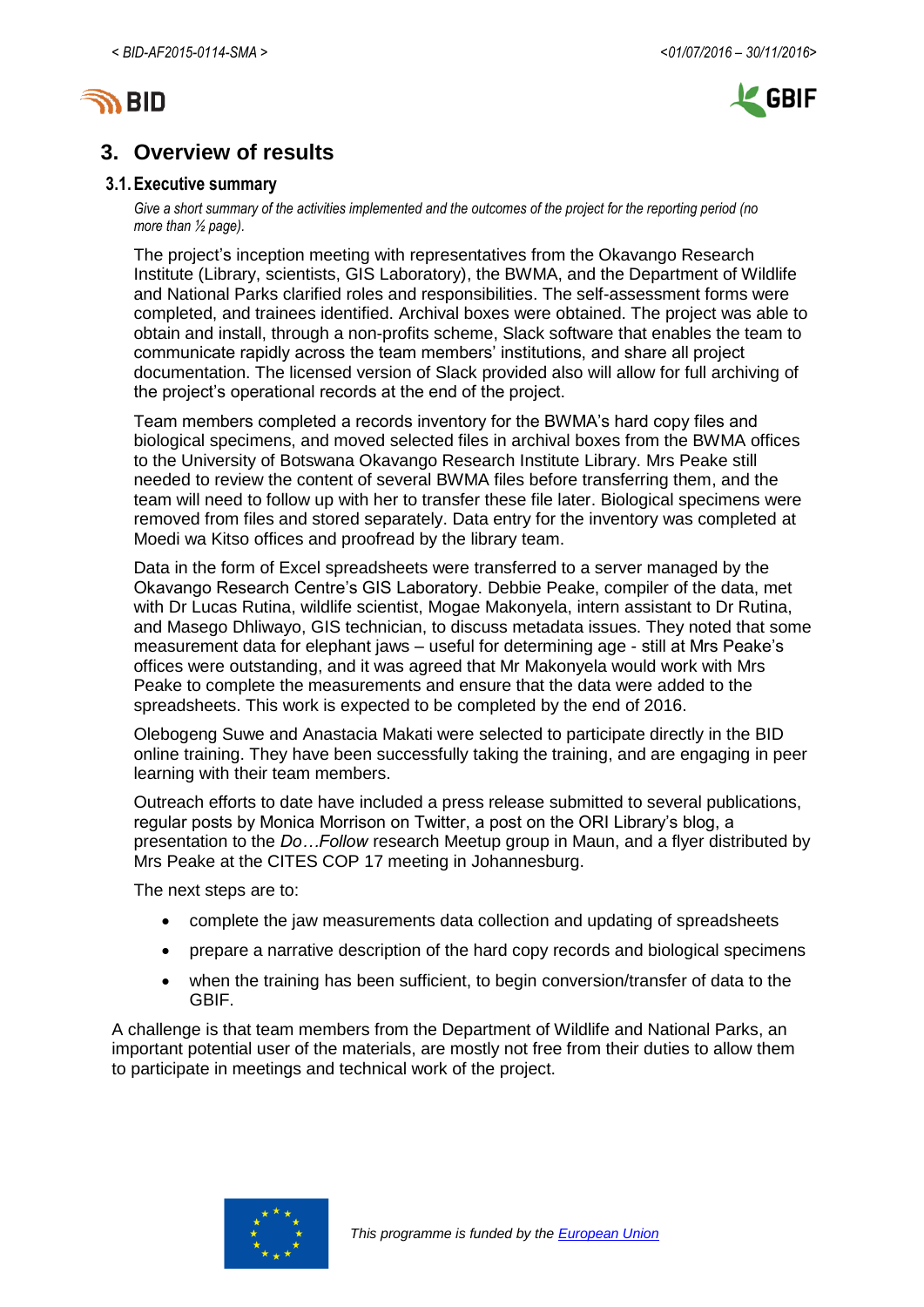



# **3.2.Progress against expected milestones:**

| <b>Expected milestones/activities</b>                                                                                                                    | Completed?<br>Yes/No | <b>Explanatory notes</b> | Sources of<br>verification |
|----------------------------------------------------------------------------------------------------------------------------------------------------------|----------------------|--------------------------|----------------------------|
| Completed capacity self-assessment<br>questionnaire for data holding institutions<br>(http://www.gbif.org/resource/82785)                                | Yes                  |                          | Document                   |
| The instituton that will publish your data is<br>registered with GBIF.org<br>For registered data publishers see:<br>http://www.gbif.org/publisher/search | Yes                  |                          | Document                   |
| The data users identified in the full proposal<br>have documented their intended use of the<br>mobilized data and provided early feedback                | Partly               |                          |                            |

# **3.3.Datasets published on GBIF.org**

*If the dataset is not yet published, please indicate the name of the institution that is expected to host the data when published in the column "DOI or URL/Planned hosting institution". Add as many rows as needed.*

| Dataset title                                                                    | <b>Publishing</b><br>institution | <b>DOI or URL/Planned</b><br>hosting institution         | Date/expected<br>date of<br>publication | <b>Explanatory</b><br>notes |
|----------------------------------------------------------------------------------|----------------------------------|----------------------------------------------------------|-----------------------------------------|-----------------------------|
| Database of elephant and<br>predator trophy types and<br>measurements, 1995-2013 | Mochaba/BWMA                     | University of Botswana<br>Okavango Research<br>Institute | 2017                                    |                             |
| Predator tooth and jaw data,<br>1995-2000s                                       | Mochaba/BWMA                     | University of Botswana<br>Okavango Research<br>Institute | 2017                                    |                             |
| Antelope trophy<br>measurements (1995-2002)                                      | Mochaba/BWMA                     | University of Botswana<br>Okavango Research<br>Institute | 2017                                    |                             |
| <b>BWMA</b> records<br>(correspondence, reports)                                 | <b>BWMA</b>                      | University of Botswana<br>Okavango Research<br>Institute | 2017                                    |                             |
| <b>Biological specimens</b>                                                      | Mochaba/BWMA                     | University of Botswana<br>Okavango Research<br>Institute | 2017                                    |                             |

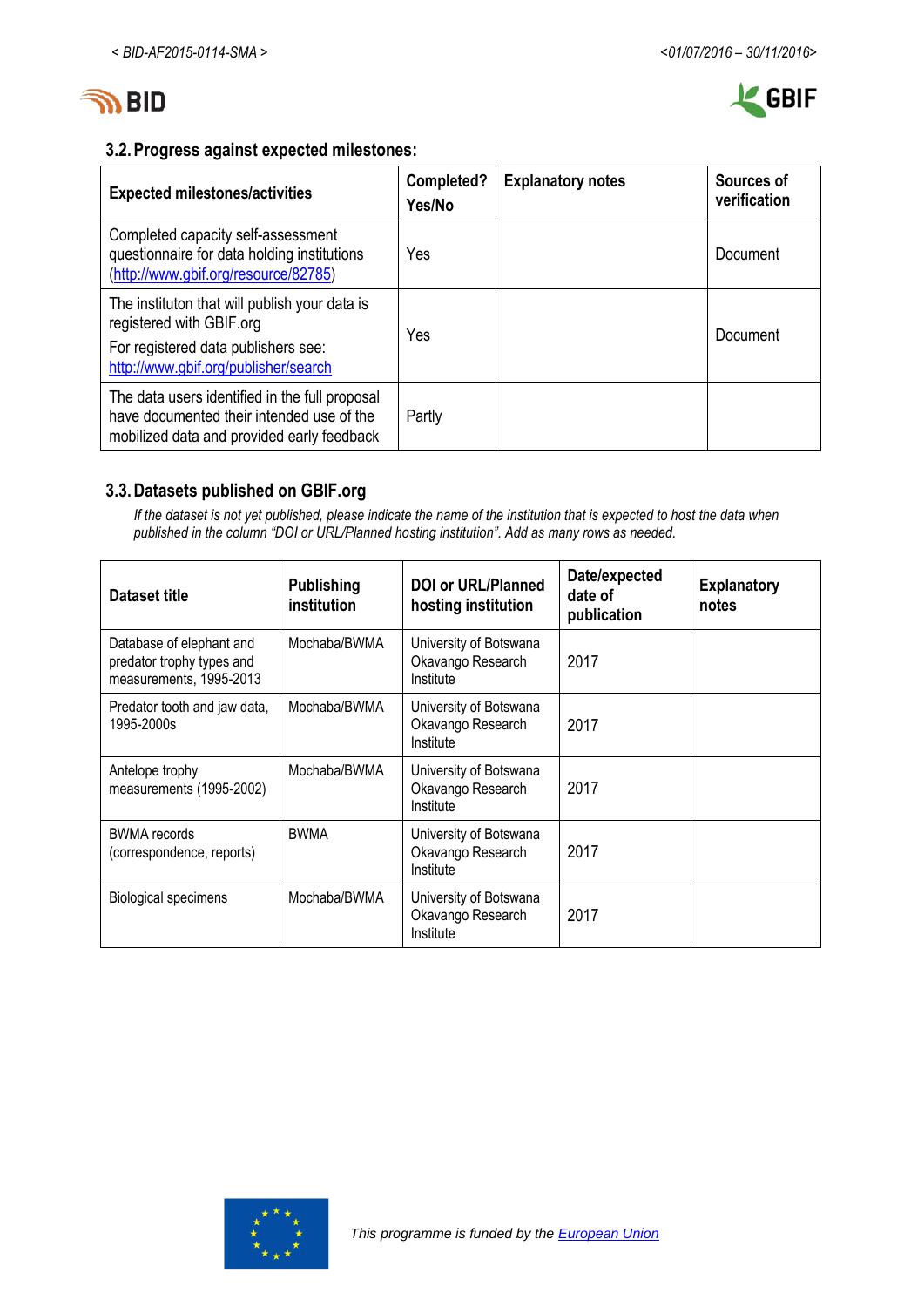



# **3.4.Examples of use of biodiversity data available through GBIF**

*Use the table to document use or planned use of data available through GBIF as part of your project. Please provide the DOI for datasets published on GBIF or data downloaded from GBIF in the "Dataset" column. Briefly describe how the data have been used or are planned to be used in the "Data use" column (ca. 50 words). Provide the date or approximate time frame in months for the use or planned use in the "Date/time frame" column. Please provide links to any documents or webpages documenting the use in the "Sources of verification" column. Add as many rows as needed.*

| <b>Dataset</b>                                                                            | Data user                                                               | Data use | Date/time<br>frame | Sources of<br>verification | <b>Notes</b> |
|-------------------------------------------------------------------------------------------|-------------------------------------------------------------------------|----------|--------------------|----------------------------|--------------|
| Database of<br>elephant and<br>predator trophy<br>types and<br>measurements,<br>1995-2013 | UB-ORI, DWNP,<br>wildlife biologists                                    |          |                    |                            |              |
| Predator tooth and<br>jaw data, 1995-<br>2000s                                            | UB-ORI, DWNP,<br>wildlife biologists                                    |          |                    |                            |              |
| Antelope trophy<br>measurements<br>$(1995 - 2002)$                                        | UB-ORI, DWNP,<br>wildlife biologists                                    |          |                    |                            |              |
| <b>BWMA</b> records<br>(correspondence,<br>reports)                                       | UB-ORI, DWNP,<br>wildlife<br>biologists,<br>environmental<br>historians |          |                    |                            |              |
| Biological<br>specimens                                                                   | UB-ORI, DWNP,<br>Botswana<br>National<br>Museum, wildlife<br>biologists |          |                    |                            |              |

# **3.5.Events organized as part of the project**

*List all the events that have been organized as part of yourronmental historians project. Please provide links to any documents or webpages documenting the use in the "Sources of verification" column. Add as many rows as needed.*

| <b>Full title</b>                                                                             | Organizing<br>institution | <b>Dates</b> | Number of<br>participants | <b>Sources of verification</b>                                                                                   |
|-----------------------------------------------------------------------------------------------|---------------------------|--------------|---------------------------|------------------------------------------------------------------------------------------------------------------|
| DoFollow Meetup,<br>Maun: Chat with<br>Debbie Peake about<br>access to legacy<br>hunting data | DoFollow<br>Meetup        | 6 July 2016  | 35                        | http://www.meetup.com/Maun-<br>Research-Fieldwork-<br>Meetup/events/231798457/Annex<br>See also attached Annex X |

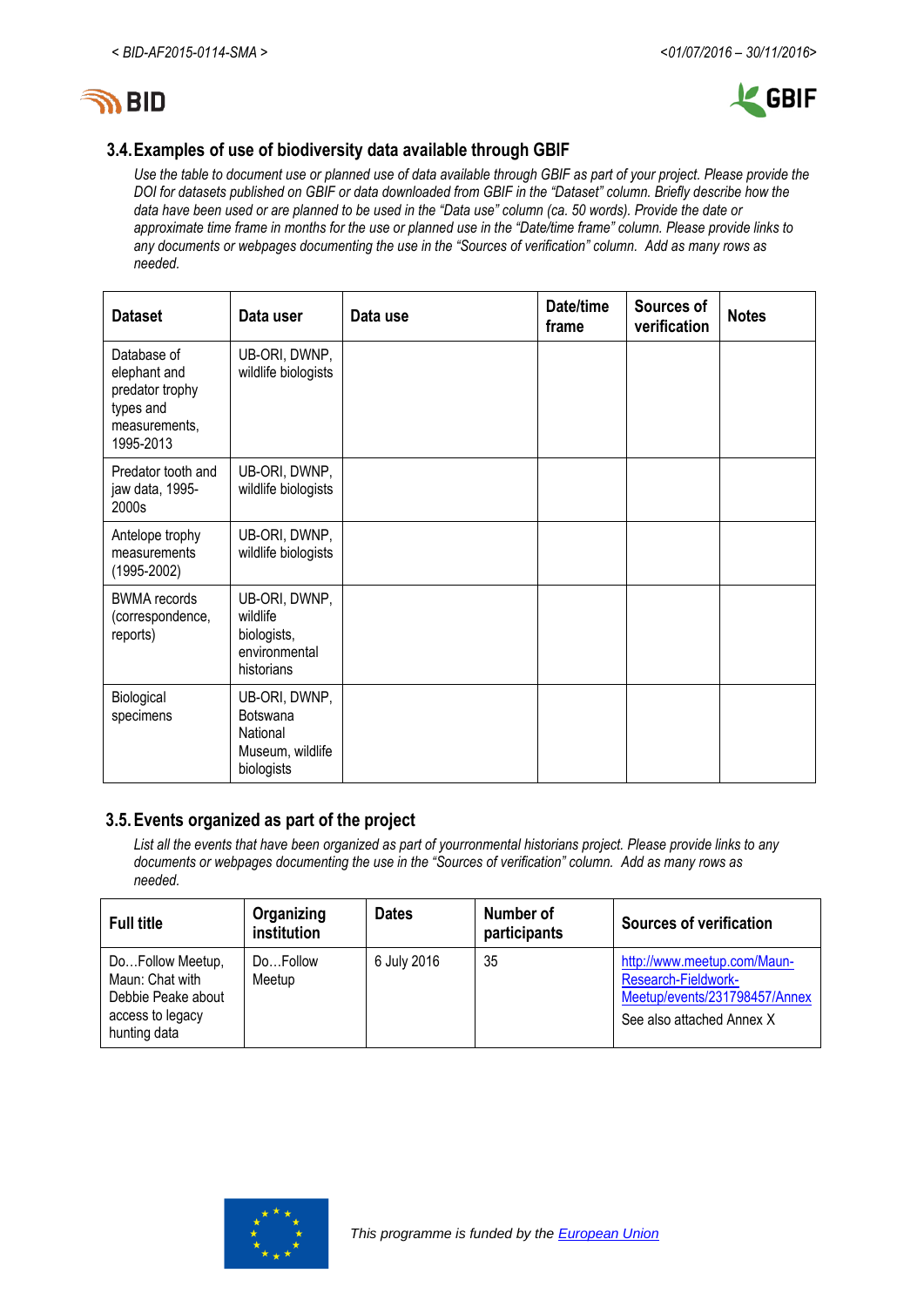



# **4. Implementation of BID project activities**

*Refer to section 2.2 "Deliverables, activities and reporting criteria" in your BID full proposal. Provide updates on each of the activities using the reporting criteria and other sources of verification as appropriate. Sources of verification are for example links to relevant digital document, news, newsletter, brochures, copies of agreements with data holding institutions, workshop related documents, pictures, etc.*

# **4.1.Goal 1: Increase available biodiversity data, within and beyond the grant period**

Activity 1: Inventory and finding aid for BWMA records completed and priority records for digitization identified

# **Description of any implementation during the reporting period**

Inventory completed; finding aid and priority record identification begun

## **Sources of verification**

Records inventory

*Activity 2:* Inventory and finding aid for BWMA records completed and priority records for digitization identified

## **Description of any implementation during the reporting period**

Inventory completed; finding aid and priority record identification begun

## **Sources of verification**

Records inventory

## *Activity 3:* **Inventory of biological specimens**

## **Description of any implementation during the reporting period**

Inventory completed

## **Sources of verification**

Biological specimens inventory

## *Activity 4:* **BWMA records inventoried, boxed and prepared for transfer to identified repository**

# **Description of any implementation during the reporting period**

Inventory completed; records boxed and transferred to ORI Library

## **Sources of verification**

Photo

*Activity 5:* **Selection of metadata**

# **Description of any implementation during the reporting period**

Discussions among BWMA and ORI begun

# **Sources of verification**

Meeting notes

*Activity 6:* **Finding aid to records collection completed**

# **Description of any implementation during the reporting period**

**Underway** 

## **Sources of verification**

*Activity 7:* **Dataset transfer procedures finalised**

## **Description of any implementation during the reporting period**

Pending completion of training

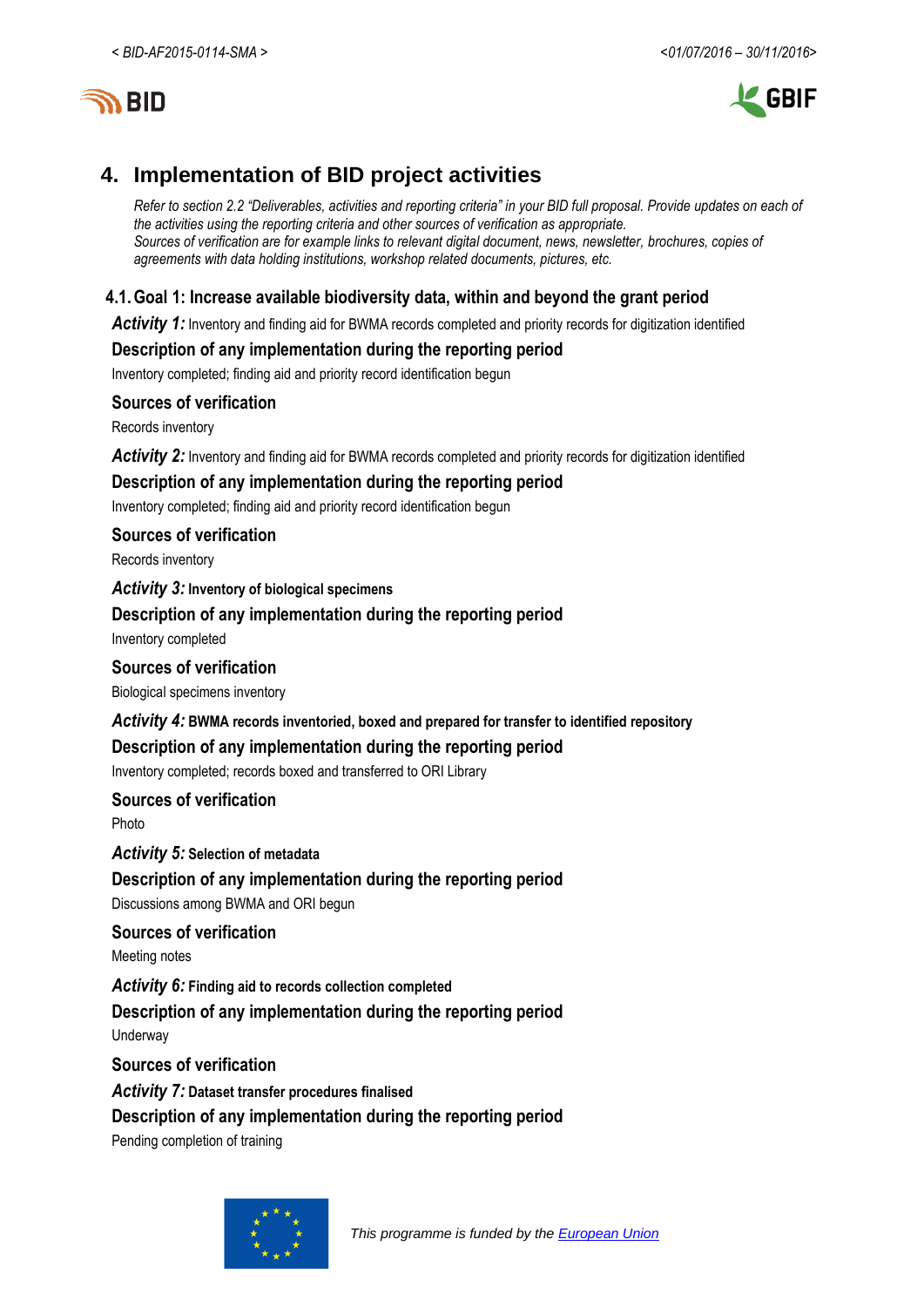



**Sources of verification**

*Activity 8:* **Trophy and other research data submitted to GBIF system Description of any implementation during the reporting period Sources of verification** *Activity 9:* **Guidelines for ongoing stewardship of the collections Description of any implementation during the reporting period**

**Sources of verification**

# **4.2.Goal 2: Apply biodiversity data in response to conservation priorities**

*Activity 1 name:* **First presentation and promotion workshop (Maun)***:*

**Description of any implementation during the reporting period** Not yet held

**Sources of verification**

*Activity 2 name:* **Second presentation and promotion workshop (Gaborone) Description of any implementation during the reporting period** Not yet held

#### **Sources of verification**

*[Add as many activities as given in your full proposal under "Deliverables, activities and reporting criteria" for goal 2]*

*Activity 3 name:* **Inclusion of links to GBIF records in the Government of Botswana's online Environmental Information System (EIS)**

## **Description of any implementation during the reporting period**

Pending completion of data transfer work

## **Sources of verification**

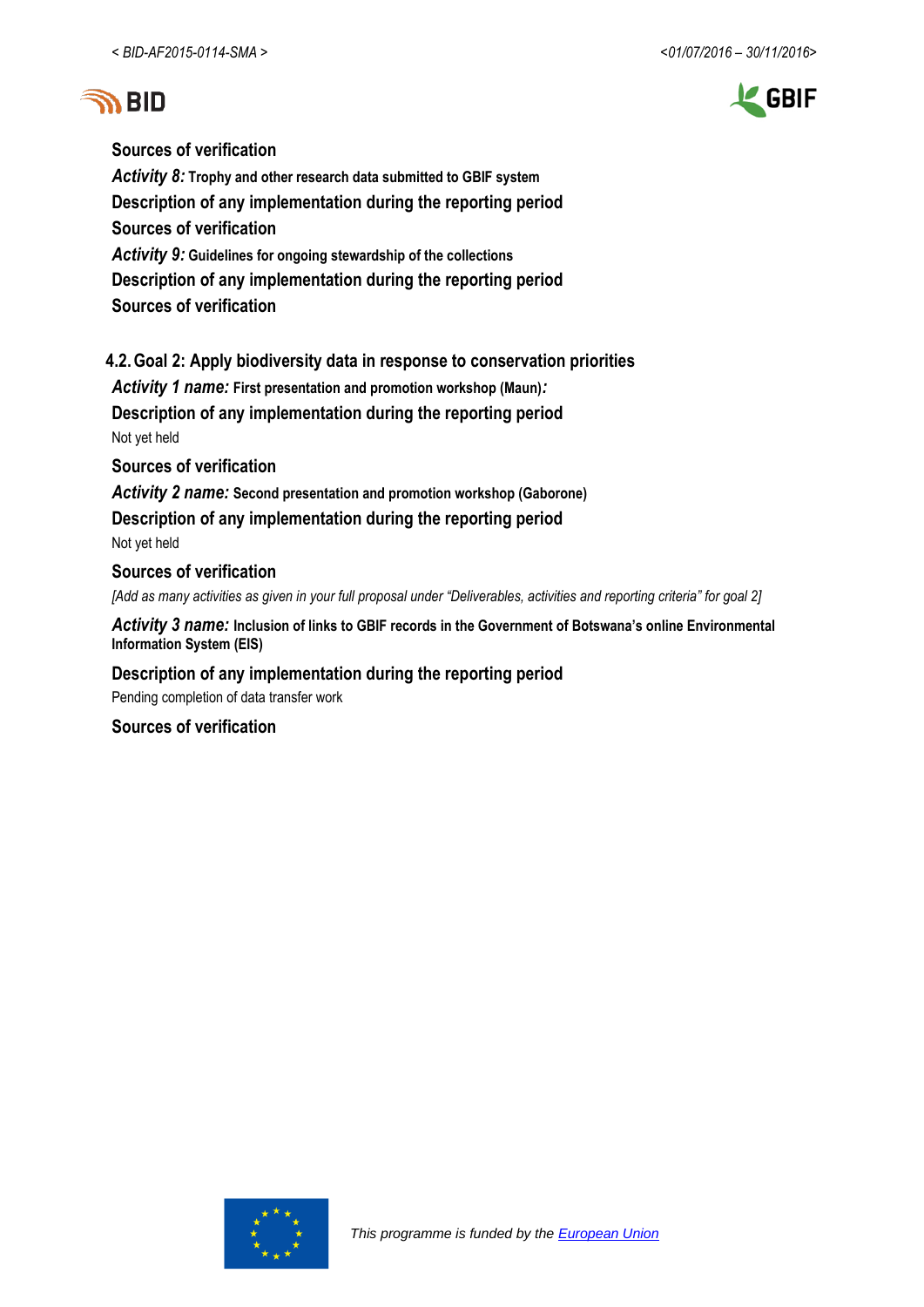# **IN BID**



# **5. Updated calendar for the BID project implementation and evaluation period**

*The calendar should be completed in the same way as in the Full Project Proposal, but should include any expected changes. Provide reasons for any expected changes in section 5.1 'Explanatory Notes'.*

| Implementation period (maximum 12 months, starting 1 June 2016 at the earliest) |                        |                                                                                                          |   |   |   |                           |   |         |   |   |   |  |                                     |
|---------------------------------------------------------------------------------|------------------------|----------------------------------------------------------------------------------------------------------|---|---|---|---------------------------|---|---------|---|---|---|--|-------------------------------------|
| Implementation period start date and end date 01/06/2016                        | 01/07/16 to 30/06/2017 |                                                                                                          |   |   |   |                           |   |         |   |   |   |  |                                     |
| <b>Activity</b>                                                                 |                        | 12<br>$\overline{7}$<br>8<br><b>Notes</b><br>$\overline{2}$<br>5<br>9<br>10<br>$6\phantom{1}$<br>11<br>4 |   |   |   |                           |   |         |   |   |   |  |                                     |
| Mid-term evaluation & reporting                                                 |                        |                                                                                                          |   |   |   | X                         |   |         |   |   |   |  |                                     |
| Records inventory                                                               | X                      |                                                                                                          |   |   |   |                           |   |         |   |   |   |  |                                     |
| Specimen inventory                                                              |                        | Χ                                                                                                        |   |   |   |                           |   |         |   |   |   |  |                                     |
| Collection processing                                                           |                        |                                                                                                          | Χ | Χ |   |                           |   |         |   |   |   |  |                                     |
| Metadata selection                                                              |                        |                                                                                                          | X | Χ | Χ | $\boldsymbol{\mathsf{X}}$ |   |         |   |   |   |  |                                     |
| Records finding aid                                                             |                        |                                                                                                          |   |   |   | $\sf X$                   | Χ | $\sf X$ |   |   |   |  |                                     |
| Dataset transfer procedures                                                     |                        |                                                                                                          |   |   |   |                           |   | X       | X |   |   |  |                                     |
| Data capture and application of metadata                                        |                        |                                                                                                          |   |   |   |                           |   |         | Χ |   |   |  |                                     |
| Sustainability plan                                                             |                        |                                                                                                          |   |   |   |                           |   |         |   |   | X |  |                                     |
| Stakeholder workshop1                                                           |                        |                                                                                                          |   |   |   |                           |   |         | X |   |   |  |                                     |
| Stakeholder workshop2                                                           |                        |                                                                                                          |   |   |   |                           |   |         |   | X |   |  |                                     |
| Links to <b>EIS</b>                                                             |                        |                                                                                                          |   |   |   |                           |   |         |   |   | X |  | Depending on<br>availability of EIS |

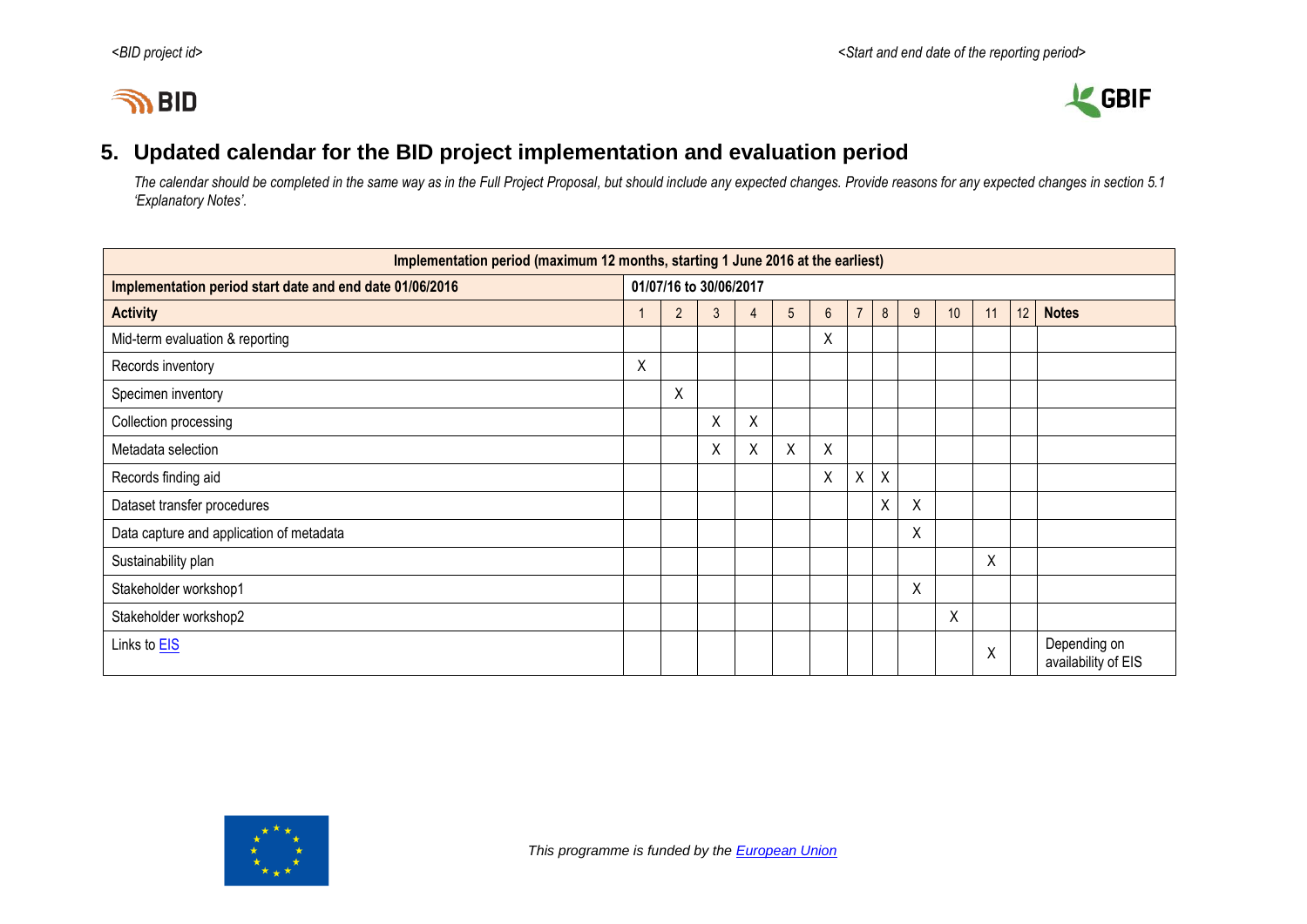



| Evaluation period (maximum 6 months, ending 31 December 2017 at the latest) |  |                         |            |           |  |  |                                                    |  |  |
|-----------------------------------------------------------------------------|--|-------------------------|------------|-----------|--|--|----------------------------------------------------|--|--|
| Evaluation period start date and end date<br>(dd/mm/yy)                     |  | 01/07/2016 - 31/12/2017 |            |           |  |  |                                                    |  |  |
| <b>Activity</b>                                                             |  |                         | $2 \mid 3$ | $\vert$ 4 |  |  | $5 \mid 6 \mid$ Notes                              |  |  |
| Mid-project stakeholders'evaluation meeting                                 |  |                         |            |           |  |  | To be arranged, if possible, in late November 2016 |  |  |
| <activity name=""></activity>                                               |  |                         |            |           |  |  |                                                    |  |  |
|                                                                             |  |                         |            |           |  |  |                                                    |  |  |
|                                                                             |  |                         |            |           |  |  |                                                    |  |  |
|                                                                             |  |                         |            |           |  |  |                                                    |  |  |

## **5.1.Explanatory notes:**

**Collection processing**: Boxed records and specimens have been moved to the Okavango Research Institute Library, but additional portacabins, one of which will be used for archival storage, have not yet arrived. Final location of the collection will not be determined until buildings have been delivered and allocated.

Records finding aid: Creation of the records finding aid is already underway but writing of a narrative description of the collection will take more time than anticipated because 1) some file labels did not reflect the richness of the file contents: the processing team will need to review the inventory and probably supplement the file names recorded; 2) this work needs to be a collaborative effort, with the BWMA Secretary and University of Botswana's Special Collections unit reviewing the content. Given the time of year, this is unlikely to be completed until 2017.

**Metadata selection:** Discussions about metadata have begun but final decisions about this needs to wait until the GBIF training is complete and the team fully understands its options.

**Dataset transfer procedures:** As with final decisions about metadata, this needs to wait until the GBIF training is complete and the team fully understands technical procedures.

**Stakeholder Workshop 1 (Maun):** Since processing of datasets is delayed, the first stakeholder workshop will be postponed until the new year.